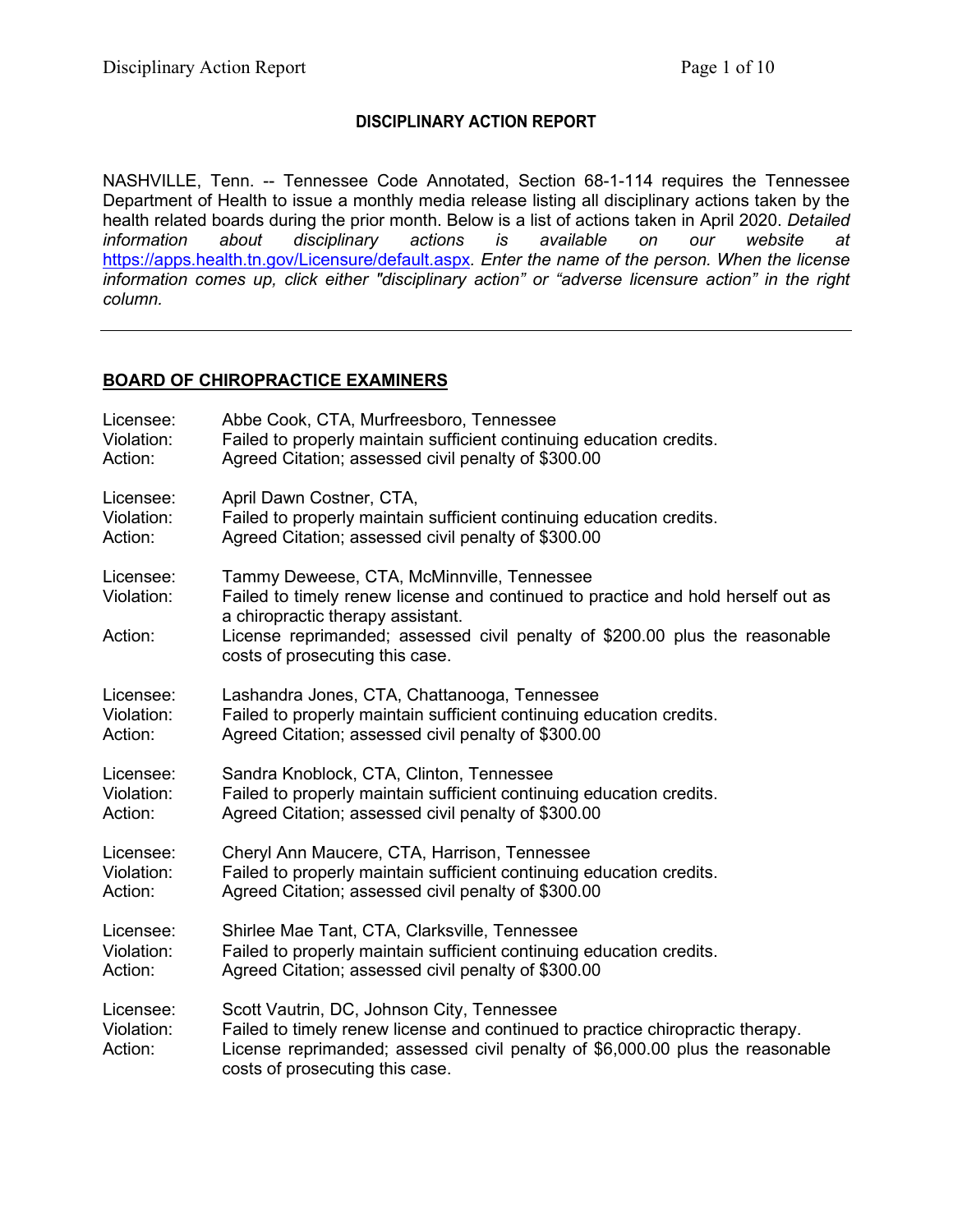| Licensee:  | Charley, F. Ward, DC, Johnson City                                   |
|------------|----------------------------------------------------------------------|
| Violation: | Failed to properly maintain sufficient continuing education credits. |
| Action:    | Agreed Citation; assessed civil penalty of \$600.00                  |
| Licensee:  | Lisa A. Webber, CTA, Heiskell, Tennessee                             |
| Violation: | Failed to properly maintain sufficient continuing education credits. |
| Action:    | Agreed Citation; assessed civil penalty of \$300.00                  |
| Licensee:  | Lisa A. Webber, CXT, Heiskell, Tennessee                             |
| Violation: | Failed to properly maintain sufficient continuing education credits. |
| Action:    | Agreed Citation; assessed civil penalty of \$300.00                  |

# **BOARD OF DENTISTRY**

| Licensee:<br>Violation:<br>Action: | Kyle Beulke, DDS, Nashville, Tennessee<br>Failed to properly maintain sufficient continuing education credits<br>obtain<br>2.5<br>reprimanded;<br>continuing<br>education<br>License<br>hours<br>in<br>anesthesia/sedation.                                                                                                                                                                                                                                                       |  |  |
|------------------------------------|-----------------------------------------------------------------------------------------------------------------------------------------------------------------------------------------------------------------------------------------------------------------------------------------------------------------------------------------------------------------------------------------------------------------------------------------------------------------------------------|--|--|
| Licensee:<br>Violation:            | James L. Brewer, DDS, Goodlettsville, Tennessee<br>Failure to properly document prescriptions written for staff working in the dental<br>office. At a minimum, all dental patient records shall include; (i) A charting of the<br>patient's teeth conditions. (ii) Concise description and treatment date for<br>services performed. (iii) Concise medical history. (iv) Notation of dates, types,<br>and amounts of pharmaceuticals prescribed or dispensed. (v) Readable x-rays |  |  |
| Action:                            | when required for services rendered.<br>License reprimanded; complete the three day medical course entitled "Intensive"<br>Course in Medical Documentation" offered at The Case Western Reserve<br>University; assessed all costs associated with the prosecution of this matter.                                                                                                                                                                                                 |  |  |
| Licensee:<br>Violation:<br>Action: | Joseph Brogdon, DDS, Chattanooga, Tennessee<br>Guilty of permitting an unlicensed person to perform services or work that can<br>be done legally only by persons licensed to practice dentistry or dental hygiene<br>or as a registered dental assistant.<br>License reprimanded; assessed civil penalty of \$1,000.00                                                                                                                                                            |  |  |
| Licensee:<br>Violation:            | Rhonda D. Bryant, RDA, Morristown, Tennessee<br>Guilty of falsely attesting to attendance and completion of the required hours of<br>continuing education. Failed to properly maintain sufficient continuing education<br>hours.                                                                                                                                                                                                                                                  |  |  |
| Action:                            | License reprimanded; obtain 10 hours of continuing education and provide proof<br>of current CPR; assessed civil penalty of \$250.00 plus the costs associated with<br>the prosecution of this matter.                                                                                                                                                                                                                                                                            |  |  |
| Licensee:<br>Violation:            | Paul Denemark, DDS, Burns, Tennessee<br>Guilty of engaging in the practice of dentistry when mentally or physically unable<br>to do so.                                                                                                                                                                                                                                                                                                                                           |  |  |
| Action:                            | License placed on probation; required to obtain evaluation through the<br>Tennessee Dental Wellness Foundation; assessed the costs associated with<br>the prosecution of this matter.                                                                                                                                                                                                                                                                                             |  |  |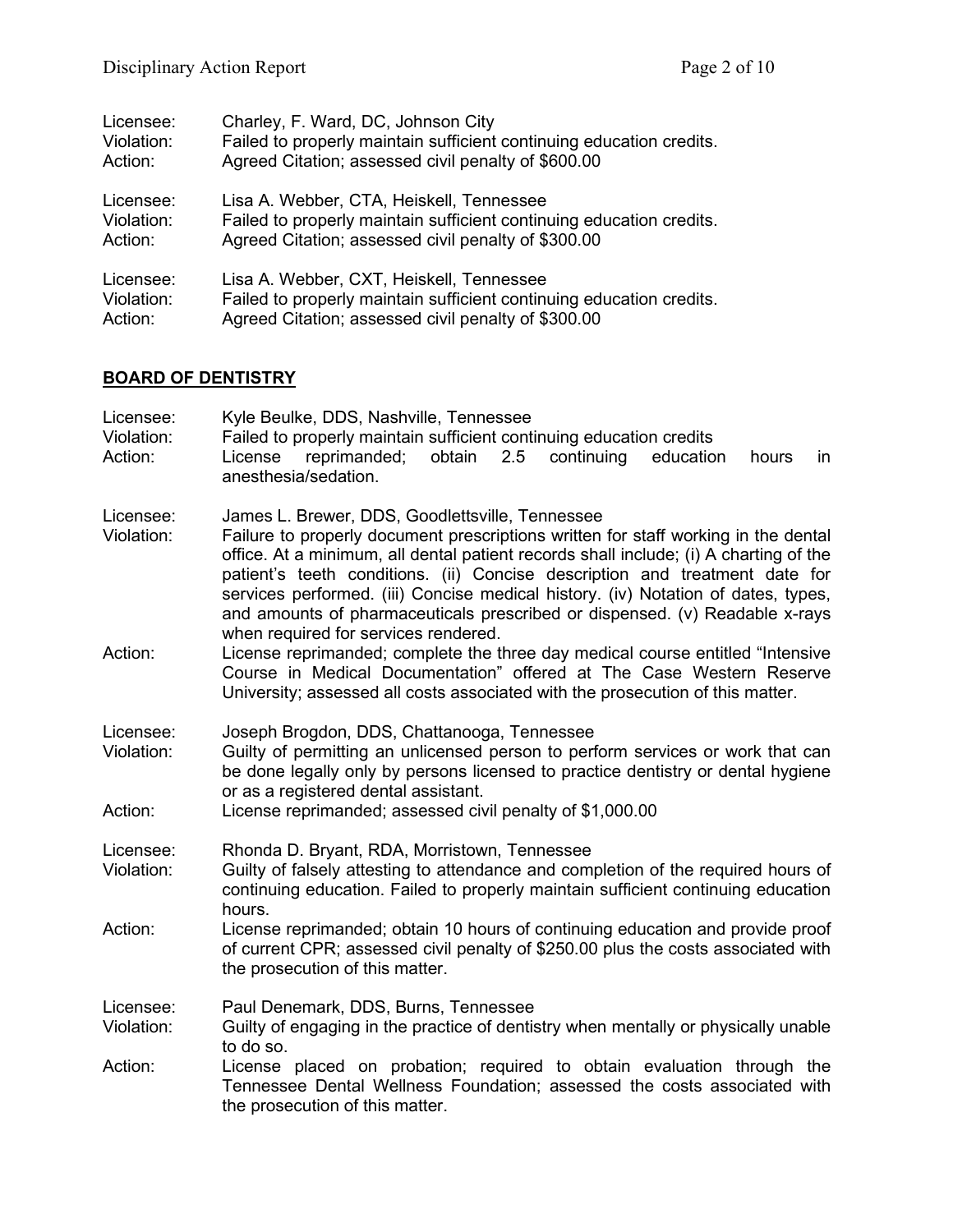| Licensee:<br>Violation:<br>Action: | Rebekah Fisher, RDH, Clovis, New Mexico<br>Guilty of unprofessional, dishonorable or unethical conduct to wit: Failed to<br>properly maintain sufficient continuing education hours; falsely attesting to<br>attendance and completion of the required hours of continuing education.<br>License placed on probation; required to obtain 10 hours of continuing         |
|------------------------------------|-------------------------------------------------------------------------------------------------------------------------------------------------------------------------------------------------------------------------------------------------------------------------------------------------------------------------------------------------------------------------|
|                                    | education pertaining to ethics and professionalism; assessed civil penalty of<br>\$400.00 plus costs associated with the prosecution of this matter                                                                                                                                                                                                                     |
| Licensee:<br>Violation:            | Patricia Halcomb, RDA, Powell, Tennessee<br>Guilty of unprofessional, dishonorable, or unethical conduct to wit: making false<br>statements or representations, being guilty of fraud or deceit in obtaining<br>admission to practice or in being guilty of fraud or deceit in the practice of<br>dentistry as a registered dental assistant. Forgery of prescriptions. |
| Action:                            | License placed on probation; required to undergo evaluation through Tennessee<br>Wellness Foundation; assessed the costs associated with the prosecution of<br>this matter.                                                                                                                                                                                             |
| Licensee:<br>Violation:            | William E. Hay, DDS, Paducah, Kentucky<br>Disciplinary action in another state or territory of the United states for any acts<br>or missions that would constitute grounds for discipline of a person licensed or<br>registered in this state.                                                                                                                          |
| Action:                            | Conscious Sedation permit permanently surrendered; assessed costs of<br>prosecuting this case.                                                                                                                                                                                                                                                                          |
| Licensee:<br>Violation:            | Mark Holifield, DDS, Huntingdon, Tennessee<br>Failed to timely renew license and performed all duties of a registered dental<br>assistant on a lapsed license.                                                                                                                                                                                                          |
| Action:                            | License reprimanded; assessed civil penalty of \$800.00 plus the costs of the<br>prosecution of this case.                                                                                                                                                                                                                                                              |
| Licensee:<br>Violation:<br>Action: | Antionette Hunter, RDA, Chattanooga, Tennessee<br>Failed to properly maintain sufficient continuing education credits<br>License reprimanded; assessed civil penalty of \$150.00 plus the costs of the<br>prosecution of this case.                                                                                                                                     |
| Licensee:<br>Violation:<br>Action: | Kirkland Larson, DDS, Goodlettsville, Tennessee<br>Failed to properly maintain sufficient continuing education credits<br>License reprimanded; assessed civil penalty of \$400.00 plus the costs of the<br>prosecution of this case.                                                                                                                                    |
| Licensee:<br>Violation:<br>Action: | John K. Stark DDS, Johnson City, Tennessee<br>Failed to properly maintain sufficient continuing education credits<br>License reprimanded; obtain 5 continuing education hours for the years 2017-<br>2018; assessed civil penalty of \$800.00 plus the costs of the prosecution of this<br>case.                                                                        |
| Licensee:<br>Violation:<br>Action: | Jason Pickup, DDS, Kingsport, Tennessee<br>Failed to properly maintain sufficient continuing education credits<br>License reprimanded; obtain 2 continuing education hours for the years 2017-<br>2018; assessed civil penalty of \$200.00 plus the costs of the prosecution of this                                                                                    |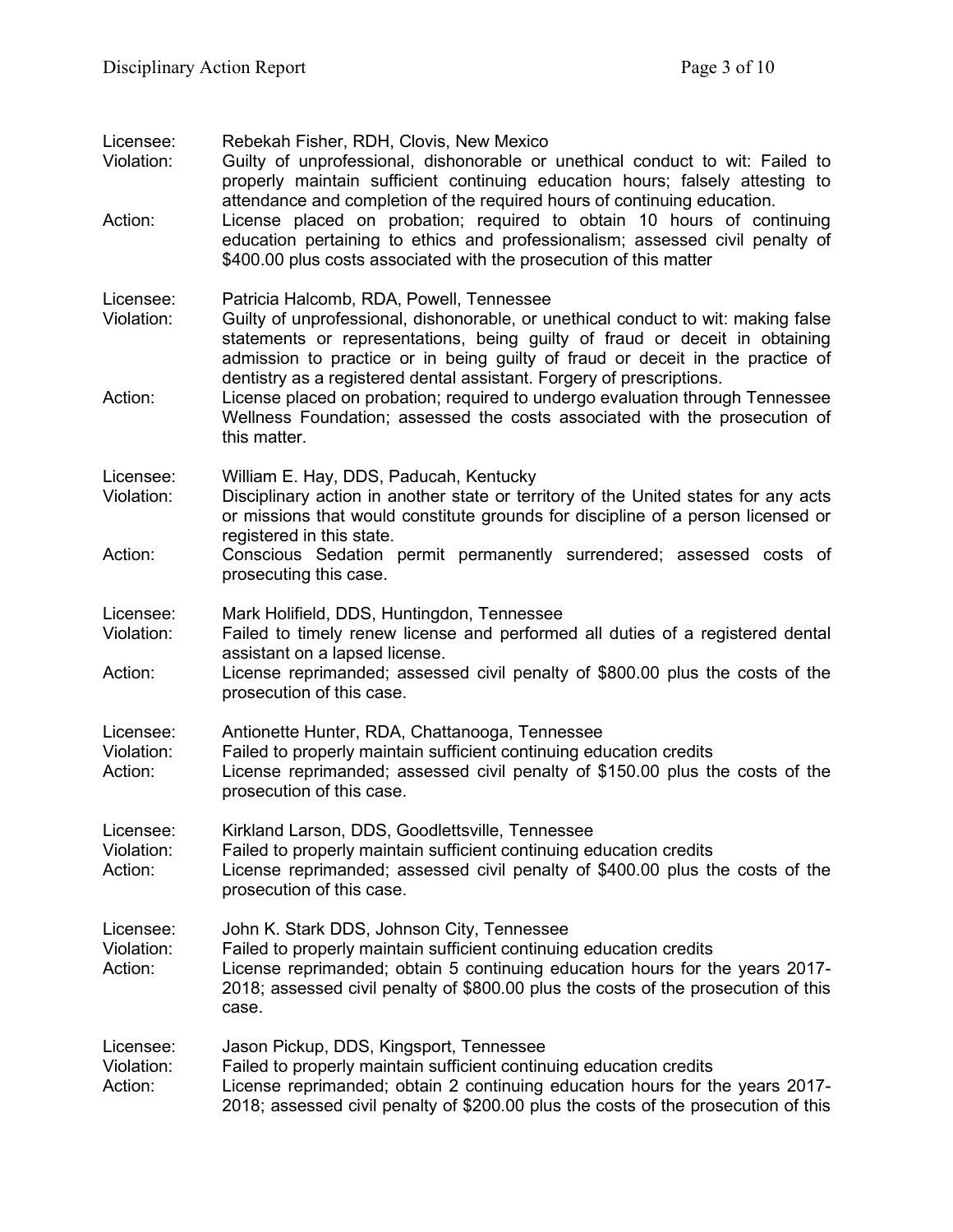case.

|                                    | uasu.                                                                                                                                                                                                                                                                                                        |
|------------------------------------|--------------------------------------------------------------------------------------------------------------------------------------------------------------------------------------------------------------------------------------------------------------------------------------------------------------|
| Licensee:<br>Violation:<br>Action: | Sheri Alexis Rittenberry, RDA, Clarksville, Tennessee<br>Failed to properly maintain sufficient continuing education credits<br>License reprimanded; obtain 24 continuing education hours for the years 2017-<br>2018; assessed civil penalty of \$150.00 plus the costs of the prosecution of this<br>case. |
| Licensee:<br>Violation:<br>Action: | Jaime Romero, DDS, Nashville, Tennessee<br>Failed to properly maintain sufficient continuing education credits<br>License reprimanded; assessed civil penalty of \$1,100.00 plus the costs of the<br>prosecution of this case.                                                                               |
| Licensee:<br>Violation:<br>Action: | Kristin, Rushing, DDS, Nashville, Tennessee<br>Failed to properly maintain sufficient continuing education credits.<br>reprimanded; obtain 2 hours of continuing education<br>License<br>in.<br>anesthesia/sedation; assessed civil penalty of \$200.00 plus the costs of the<br>prosecution of this case.   |
| Licensee:<br>Violation:<br>Action: | Trudi Telkamp, RDA, Greenfield, Tennessee<br>Failed to timely renew license and performed duties as a dental assistant on a<br>lapsed license.<br>License reprimanded; assessed civil penalty of \$2,400.00 plus the costs of the<br>prosecution of this case.                                               |

# **BOARD OF HEALTHCARE FACILITIES**

Licensee: Prosperity Pointe, Knoxville, Tennessee

Violation: Respondent has violated the provisions of Rule 1200-08025-.07 (7)(a)(2)[SERVICES PROVIDED], the relevant portion of which reads as follows: (7) An ACLF shall provide personal services as follows: (a) Each ACLF shall provide each resident with at least the following personal services: (2) Safety when in the ACLF.<br>Respondent has viola

has violated the provisions of Rule 1200-08025-.08 (1)(f)[ADMISSIONS, DISCHARGES, AND TRANSFERS], the relevant portion of which reads as follows: (1) An ACLF shall not admit or permit the continued stay of any ACLF resident who has any of the following conditions: (f) Has needs that cannot be safely and effectively met in the ACLF.

Action: Assessment of civil penalties totaling \$10,000.00

# **BOARD OF MEDICAL EXAMINERS**

Licensee: Rhonda Elrod, AMDX, Somerville, Tennessee

Violation: Failed to timely renew license and engaged in unlicensed performance of X-ray procedures

Action: Agreed Citation; assessed civil penalty of \$400.00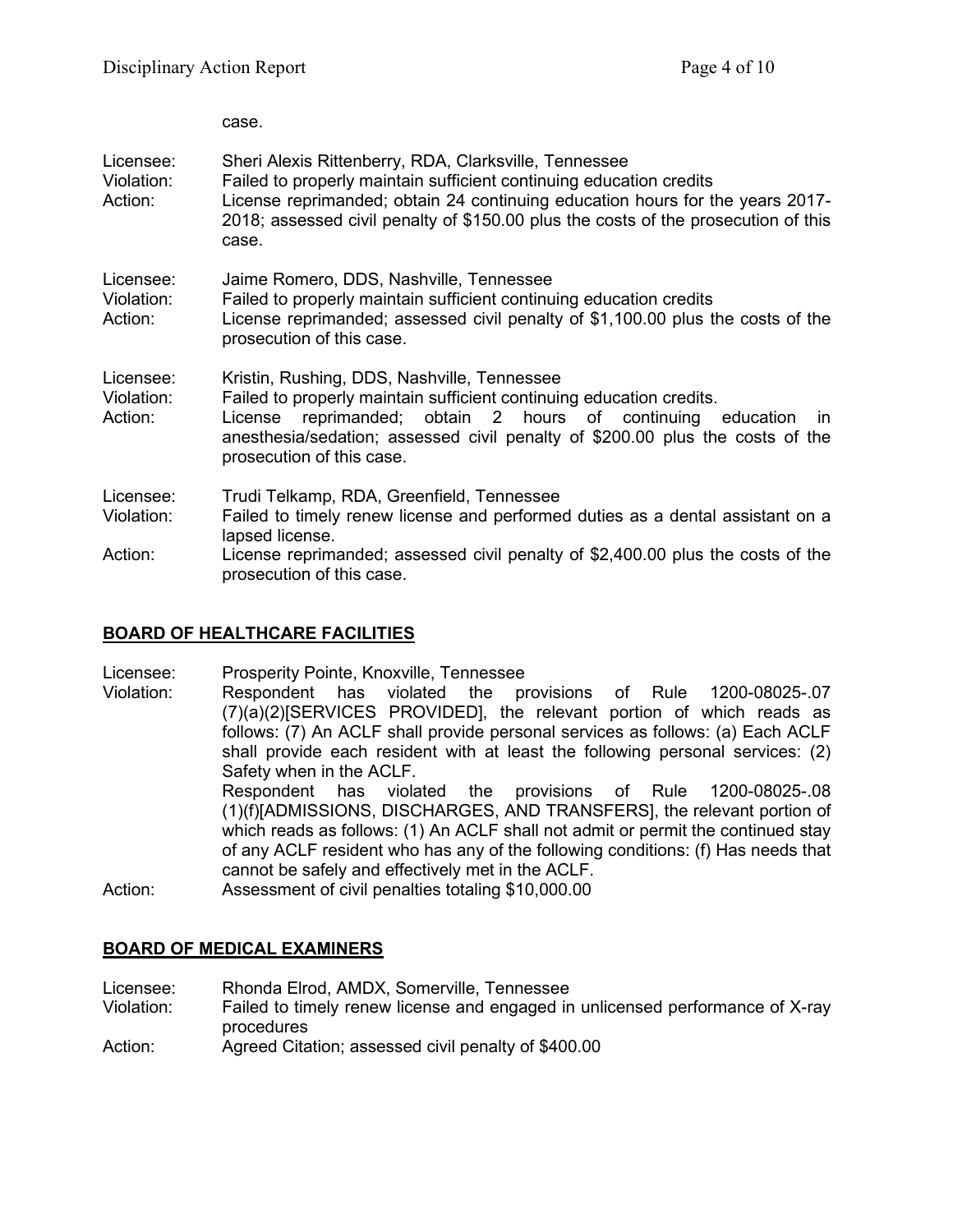| Licensee:  | Melissa Courtney Maso, AMDX Knoxville, Tennessee                                            |
|------------|---------------------------------------------------------------------------------------------|
| Violation: | Failed to timely renew license and engaged in unlicensed performance of X-ray<br>procedures |
| Action:    | Agreed Citation; assessed civil penalty of \$300.00                                         |
| Licensee:  | Ashley Dawn Morgan, AMDX, Maryville, Tennessee                                              |
| Violation: | Failed to timely renew license and engaged in unlicensed performance of X-ray<br>procedures |
| Action:    | Agreed Citation; assessed civil penalty of \$400.00                                         |

## **BOARD OF OSTEOPATHIC EXAMINERS**

- Licensee: Brenna Rae Green, DO, Murfreesboro, Tennessee Violation: Guilty of unprofessional, dishonorable, or unethical conduct to wit: relative to cross-referral arrangements and physician ownership and investment interests in and referrals to a health care entity shall apply to any person practicing osteopathic medicine in this state.
- Action: License is reprimanded; assessed the reasonable costs of prosecuting this case.

#### **BOARD OF PHARMACY**

Licensee: Donald R. "Beau" Battles, II, D.PH, Clarksville, Tennessee

- Violation: Failed to comply with a lawful order or duly promulgated rule of the Board. Except as otherwise provided…it is unlawful for any individual to engage in the practice of pharmacy unless currently licensed or otherwise authorized under parts 2-5 of this chapter to practice under any facet of the provisions of parts 2-5 of this chapter. All licenses and certificates of registration granted by the board shall be for a two year period beginning on the date the license is initially granted. All licenses and certificates of registration shall be renewed on or before the last day of the two year license cycle. The pharmacist in charge at each pharmacy practice site is responsible for compliance with the provisions of this chapter by pharmacy technicians at that pharmacy practice site.
- Action: Assessment of civil penalties totaling \$1,100.00

Licensee: Collis C. Campbell, D.PH., Murfreesboro, Tennessee

Violation: The facts stipulated constitute grounds for which the Board may discipline Respondent's license to practice as a pharmacist pursuant to T.C.A. Sec. 63- 10-305(4), the relevant portion of which provides as follows: (4) Engaged in conduct prohibited or made unlawful by any of the provisions of parts 2-5 of this chapter or any other laws of the state or of the United States relating to drugs or to the practice of pharmacy. The facts stipulated in paragraph four through six constitute grounds for which the Board may discipline Respondent's license to practice as a pharmacist pursuant to T.C.A. Sec. 63-10-305(6(, the relevant portion of which provides as follows: (6) Been guilty of dishonorable, immoral, unethical or unprofessional conduct.

Action: License voluntarily surrendered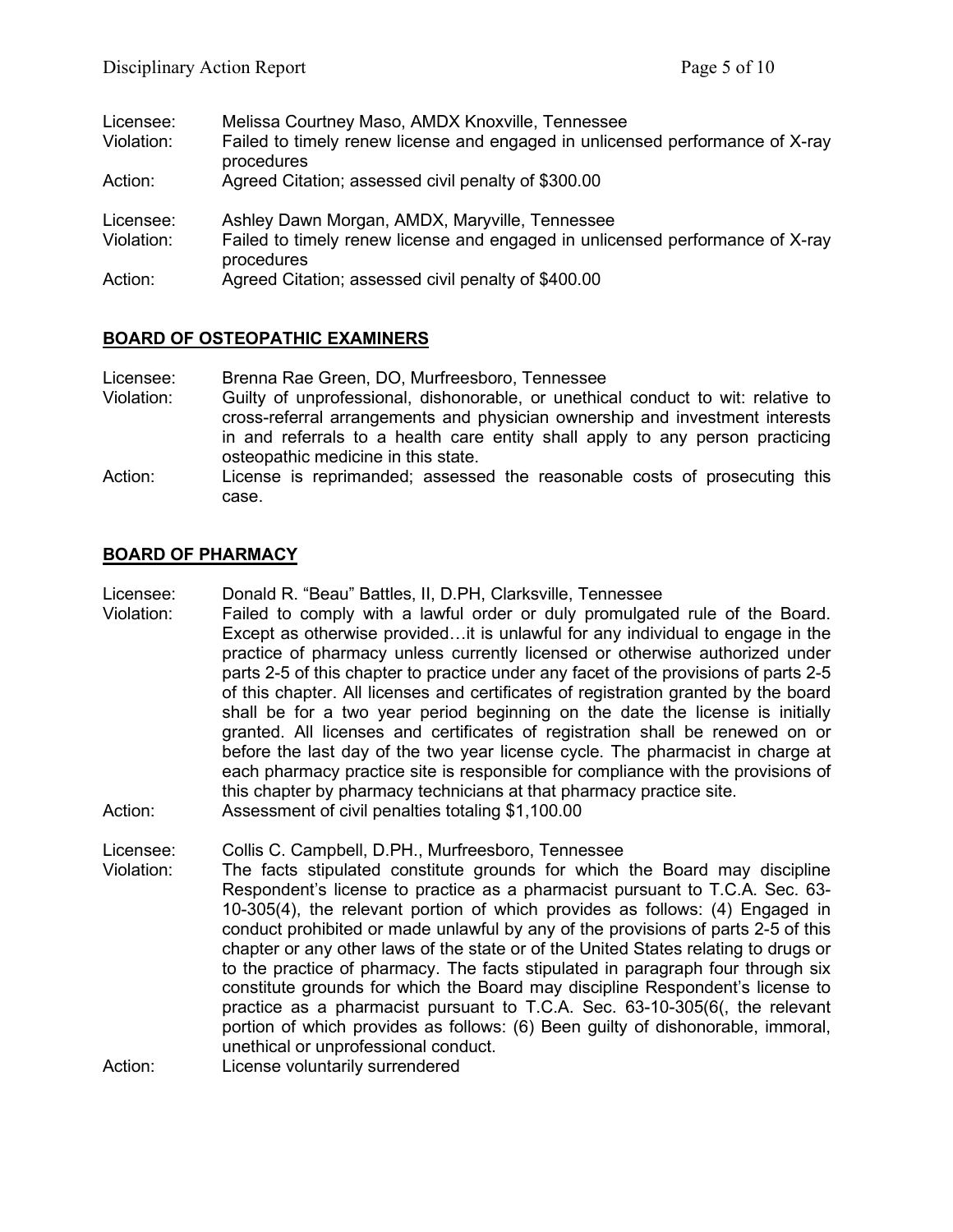Licensee: Charles Eugene Cuthbert, D.PH., Franklin, Tennessee

Violation: The facts stipulated constitute grounds for which the Board may discipline a Respondent's license to practice as a pharmacist pursuant to T.C.A. Sec. 53- 10-104(a), the relevant portion of which reads as follows: (a) It is unlawful for any person, firm or corporation to possess, sell, barter or give away any drug known as legend drugs, as defined in Sec. 53-10-101, except upon the written prescription of a duly licensed physician, certified physician's assistant, nurse authorized pursuant to Sec. 63-6-204 or Sec. 63-9-113, who is rendering service under the supervision, control and responsibility of a licensed physician, and who meets the requirements pursuant to Sec. 63-7-123, a dentist, an optometrist authorized pursuant to Sec. 63-8-102(12), or a veterinarian, and compounded or dispensed by a duly registered pharmacist.

T.C.A. Sec. 53-10-104(b), the relevant portion of which reads as follows: (b) It is unlawful for any person, firm or corporation to obtain or attempt to obtain a legend drug, or to procure to attempt to procure the administration of a legend drug, by fraud, deceit, misrepresentation, subterfuge, forgery, alteration of a prescription, by the concealment of a material fact, or by the use of a false name or address.

T.C.A. Sec. 53-10-105(a), the relevant portion of which reads as follows: (a) It is unlawful for any person to have in such person's possession, any drug herein defined or enumerated, without the same having been prescribed by a duly licensed physician, certified physician assistant, dentist, optometrist authorized pursuant to Sec. 63-8-102(12), or veterinarian, and having been dispensed by a pharmacy duly licensed and registered in this state, unless such person was a resident of another state and had the prescription therefore filled by a duly licensed and registered pharmacist of such other state.

T.C.A. Sec. 53-11-402(a)(3), the relevant portion of which reads as follows: (a) It is unlawful for any person knowingly or intentionally to: (3) Acquire or obtain, or attempt to acquire or attempt to obtain, possession of a controlled substance by misrepresentation, fraud forgery deception or subterfuge.

T.C.A. Sec. 63-10-305(4), the relevant portion of which reads as follows: Engaging in conduct prohibited or made unlawful by any of the provisions of parts 2-5 of this chapter or any other laws of the state or of the United States relating to drugs or to the practice of pharmacy.

Been guilty of dishonorable, immoral, unethical or unprofessional conduct.

Action: License voluntarily surrendered

Licensee: Medicine Shoppe, Pharmacy, Clarksville, Tennessee

Violation: The facts stipulated constitute grounds for which the Board may discipline Respondent's license to operate as a pharmacy pursuant to T.C.A. Sec. 53-10- 106(a)(1), Any drug…that is…out of date [or] old…is deemed to be adulterated, and the possession, sale or distribution of those drugs or devices is prohibited. The facts stipulated constitute grounds for which the Board may discipline Respondent's license to operate as a pharmacy pursuant to Tenn. Comp. R. & Regs., 1140-03-.11, The owner or pharmacist in charge of a pharmacy practice site shall immediately return or destroy all outdated, defective, or deteriorated prescription drugs and devices and related materials; except that the destruction of controlled substances listed in any schedule shall be performed by a Board approved agent or vendor. Upon request, the Board may waive selected portions of these requirements so long as any waiver granted is consistent with the Board's authority under Tenn. Code Ann. Title 63, Chapters 1 and 10, and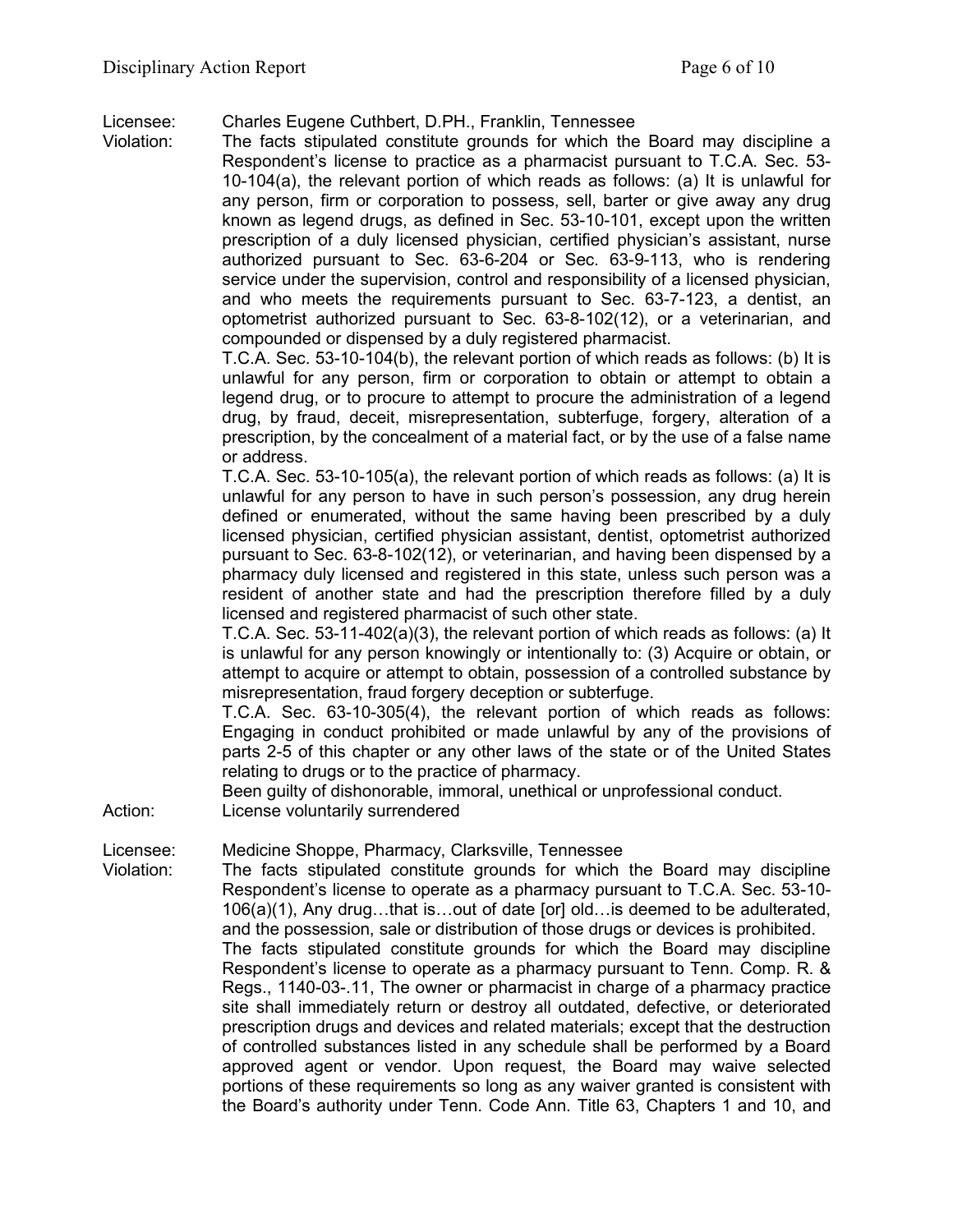Tenn. Code Ann. Title 4, Chapter 5. The facts stipulated constitute grounds for which the Board may discipline Respondent's license to operate as a pharmacy pursuant to T.C.A. Sec. 63-10-305(4), (4) Engaged in conduct prohibited or made unlawful by any of the provisions of parts 2-5 of this chapter or any other laws of the state or of the United States relating to drugs or to the practice of pharmacy;

Action: Assessed civil penalties in the total amount of \$110.00

Licensee: Gina M. Pinney, D.PH, Kingsport, Tennessee

- Violation: Stipulations of Fact are sufficient to establish that Respondents have violated the following statutes or rules to wit: The facts alleged in the following paragraphs constitute grounds for which the Board may discipline Respondents' licenses to practice as a pharmacist and pharmacy pursuant to T.C.A. Sec. 63- 10-305, the relevant portion of which reads as follows: (4) Engaged in conduct prohibited or made unlawful by any of the provisions of parts 2-5 of this chapter or any other laws of the state or of the United States relating to drugs or to the practice of pharmacy[.] Failed to comply with a…duly promulgated rule of the board. Been guilty of dishonorable, immoral, unethical or unprofessional conduct[.]
- Action: License reprimanded; obtain 15 hours of continuing education on matters pertaining to the assignment of Beyond Use Dates to non-sterile compounds; assessed civil penalty of \$2,560.00

#### Licensee: Pinney's Prescription Shop, Pharmacy, Kingsport, Tennessee

- Violation: Stipulations of Fact are sufficient to establish that Respondents have violated the following statutes or rules to wit: The facts alleged in the following paragraphs constitute grounds for which the Board may discipline Respondents' licenses to practice as a pharmacist and pharmacy pursuant to T.C.A. Sec. 63- 10-305, the relevant portion of which reads as follows: (4) Engaged in conduct prohibited or made unlawful by any of the provisions of parts 2-5 of this chapter or any other laws of the state or of the United States relating to drugs or to the practice of pharmacy[.] Failed to comply with a…duly promulgated rule of the board. Been guilty of dishonorable, immoral, unethical or unprofessional conduct[.]
- Action: License placed on probation; shall submit an acceptable, actionable Corrective Action Plan. Assessed civil penalty of \$2,560.00

Licensee: Donita Leeann Presnell, D.PH., Johnson City, Tennessee

- Violation: Stipulations of Fact are sufficient to establish that Respondents have violated the following statutes or rules to wit: The facts alleged in the following paragraphs constitute grounds for which the Board may discipline Respondents' licenses to practice as a pharmacist and pharmacy pursuant to T.C.A. Sec. 63- 10-305, the relevant portion of which reads as follows: (4) Engaged in conduct prohibited or made unlawful by any of the provisions of parts 2-5 of this chapter or any other laws of the state or of the United States relating to drugs or to the practice of pharmacy[.] Been guilty of dishonorable, immoral, unethical or unprofessional conduct[.]
- Action: Obtain 15 hours of continuing education on matters pertaining to the assignment of Beyond Use Dates to non-sterile compounds.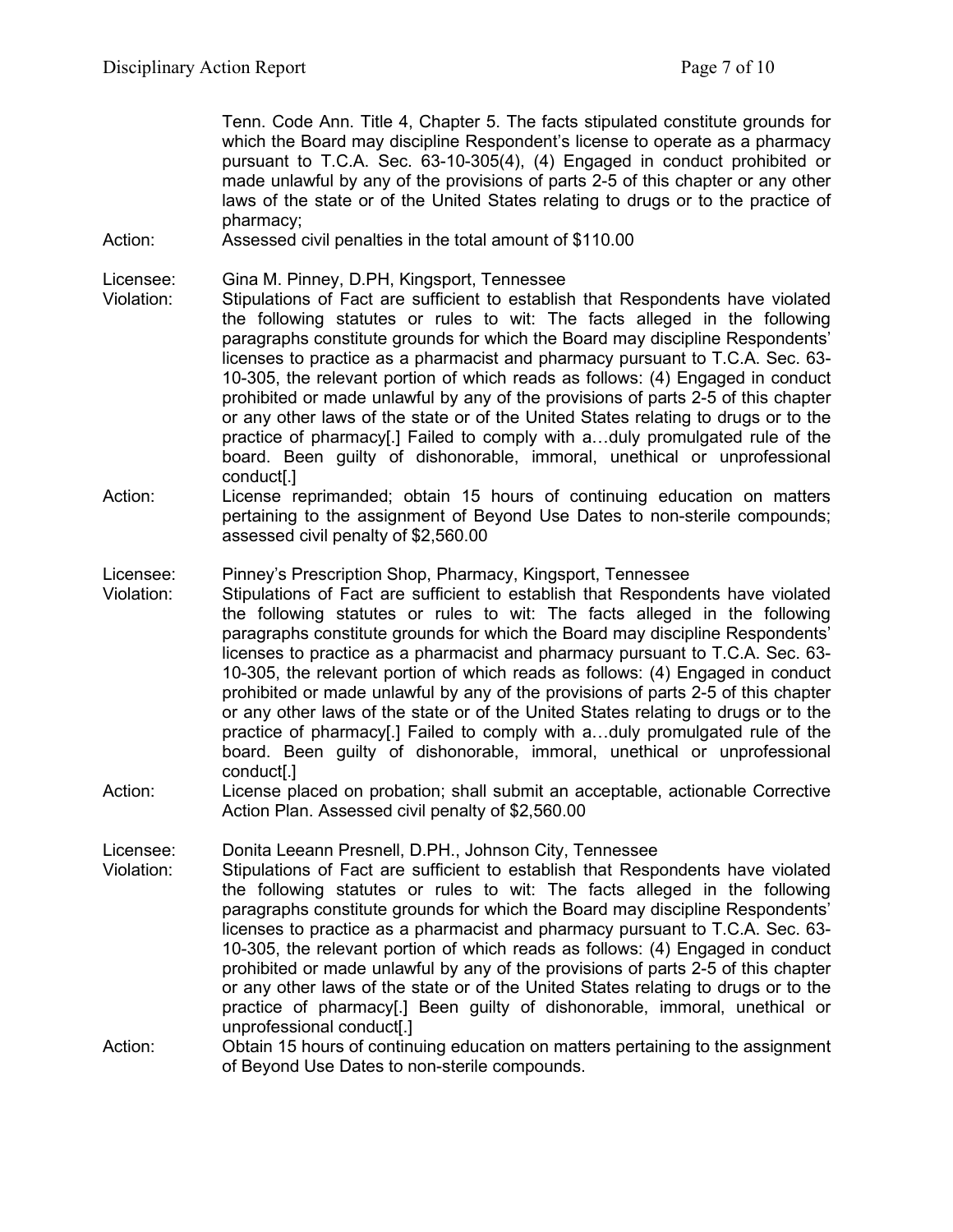Licensee: Mary Elizabeth Render, RT, Memphis, Tennessee

Violation: The facts stipulated constitute grounds for which the Board may discipline Respondent's registration to practice as a pharmacy technician pursuant to T.C.A. Sec. 63-10-305(8), the relevant portion of which provides as follows: Failed to comply with a lawful order or duly promulgated rule of the Board. The facts stipulated constitute grounds for which the Board may discipline Respondent's registration to practice as a pharmacy technician pursuant to Tenn. Comp R. & Regs 1140-2-02(1), the relevant portion of which provides as follows: Any person acting as a pharmacy technician shall register with the Board by submitting a complete application on a form prescribed by the Board[.] Action: Assessed civil penalty totaling \$100.00

## Licensee: Shafer & Shafer Welding Supplies, Oneida, Tennessee

Violation: The facts stipulated constitute grounds for which the Board may discipline Respondent's registration to practice as an oxygen supplier pursuant to Tenn. Comp. R. & Regs. 1140-01-.09(1), the relevant portion of which reads as follows: All licenses and certificates of registration granted by the board shall be for a two year period beginning on the date the license is initially granted. All licenses and certificates of registration shall be renewed on or before the last day of the two year license cycle.

The facts stipulated constitute grounds for which the Board may discipline Respondent's registration to practice as an oxygen supplier pursuant to Tenn. Comp. R. & Regs. 1140-09-.01(1), the relevant portion of which reads as follows: Every manufacturer, outsourcing facility, oxygen supplier or wholesaler/distributor, before engaging in the manufacture, sale or distribution of prescription drugs and prescription devices in this state, must be licensed by the board in accordance with this chapter.

Action: Assessed civil penalty totaling \$1,650.00

Licensee: Benjamin Samuel Veksler, D.PH., Memphis, Tennessee

Violation: The facts stipulated constitute grounds for which the Board may discipline Respondent's registration to practice as an oxygen supplier pursuant to T.C.A. Sec. 63-10-305(8), the relevant portion of which reads as follows: Failed to comply with a lawful order or duly promulgated rule of the Board. The facts stipulated constitute grounds for which the Board may discipline Respondent's registration to practice as an oxygen supplier pursuant to Tenn. Comp. R. & Regs. 1140-02-.02(1), the relevant portion of which reads as follows: Any person acting as a pharmacy technician shall register with the Board by submitting a complete application on a form prescribed by the Board[.] The facts stipulated constitute grounds for which the Board may discipline Respondent's registration to practice as an oxygen supplier pursuant to Tenn. Comp. R. & Regs. 1140-02-.02(1), The pharmacist in charge at each pharmacy practice site is responsible for compliance with the provisions of this chapter by pharmacy technicians at that pharmacy practice site. Action: Assessed civil penalty totaling \$200.00

## Licensee: Kiera Shannel Williams, RT, Memphis, Tennessee

Violation: The facts stipulated constitute grounds for which the Board may discipline Respondent's registration to practice as a pharmacy technician pursuant to T.C.A. Sec. 63-10-305(8), the relevant portion of which reads as follows: Failed to comply with a lawful order or duly promulgated rule of the Board.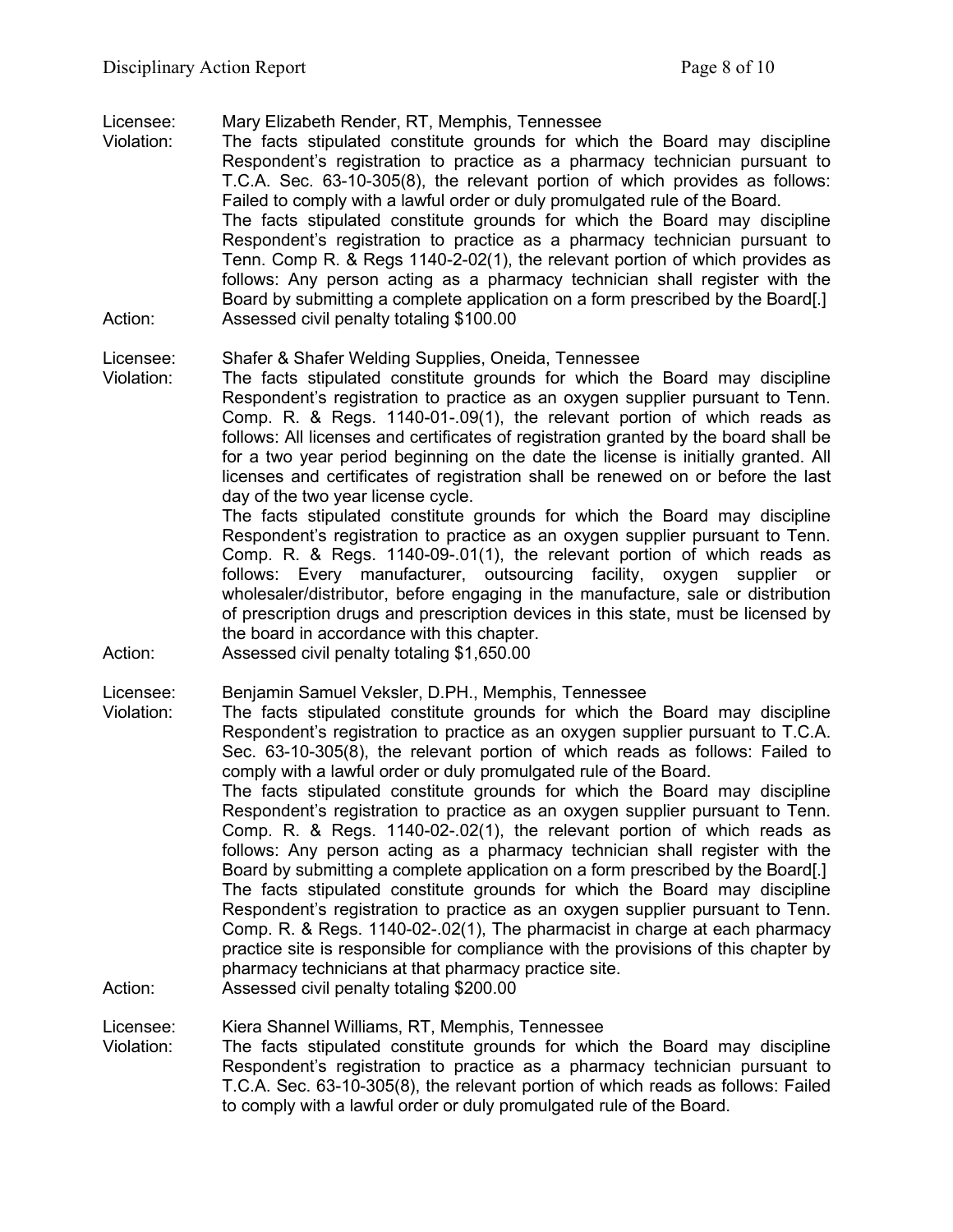The facts stipulated in paragraph three constitute grounds for which the Board may discipline Respondent's registration to practice as an oxygen supplier pursuant to T.C.A. Sec. 63-10-306(a), the relevant portion of which reads as follows: Except as otherwise provided in parts 2-5 of this chapter, it is unlawful for any individual to engage in the practice of pharmacy unless currently licensed or otherwise authorized under parts 2-5 of this chapter to practice under any facet of the provisions of parts 2-5 of this chapter.

The facts stipulated in paragraph three constitute grounds for which the Board may discipline Respondent's registration to practice as a pharmacy technician pursuant to Tenn. Comp. R. & Reg. 1140-01-.09, the relevant portion of which reads as follows: All licenses and certificates of registration granted by the board shall be for a two year period beginning on the date the license is initially granted. All licenses and certificates of registration shall be renewed on or before the last day of the two year license cycle.

Action: Assessed civil penalty totaling \$100.00

## **BOARD OF PROFESSIONAL COUNSELORS, MARITAL AND FAMILY THERAPISTS AND CLINICAL PASTORAL THERAPISTS**

- Licensee: John D. Crody, LPC/MHSP, Cookeville, Tennessee
- Violation: Failed to report concerns of the parent of a minor patient transporting the child to and from counseling while intoxicated.
- Action: License reprimanded; assessed civil penalty of \$250.00 plus the reasonable costs of the investigation and enforcement in this matter.

Licensee: Jennifer Rainey, LMFT, Thompson Station, Tennessee

Violation: The certified marital and family therapists and licensed marital and family therapists and anyone under their supervision shall conduct their professional practice in conformity with the legal, ethical and professional standard promulgated by the Board under its current statutes and rules and regulations. All licensees and certificate holders shall comply with the current code of ethics adopted by the American Association for Marriage and Family Therapy (AAMFT), except to the extent that it conflicts with the laws of the state of Tennessee or the rules of the Board. If the code of ethics conflicts with state law or rules, the state law or rules govern the matter. Violation of the code of ethics or state law or rules may subject a licensee or certificate holder to disciplinary action.

> Each applicant and certificate holder or licensee is responsible for being familiar with and following this code of ethics.

> The facts stipulated in paragraphs three (3) and four (4) constitute a violation of 2012 AMERICAN ASSOCIATION FOR MARRIAGE AND FAMILY THERAPY CODE OF ETHICS:

> **1.5 Sexual Intimacy with Former Clients and Others**. Sexual intimacy with former clients, their spouses or partners, or individuals who are known to be close relatives, guardians or significant others of clients is likely to be harmful and is therefore prohibited for two years following the termination of therapy or last professional contact. After the two years following the last professional contact or termination, in an effort to avoid exploiting the trust and dependency